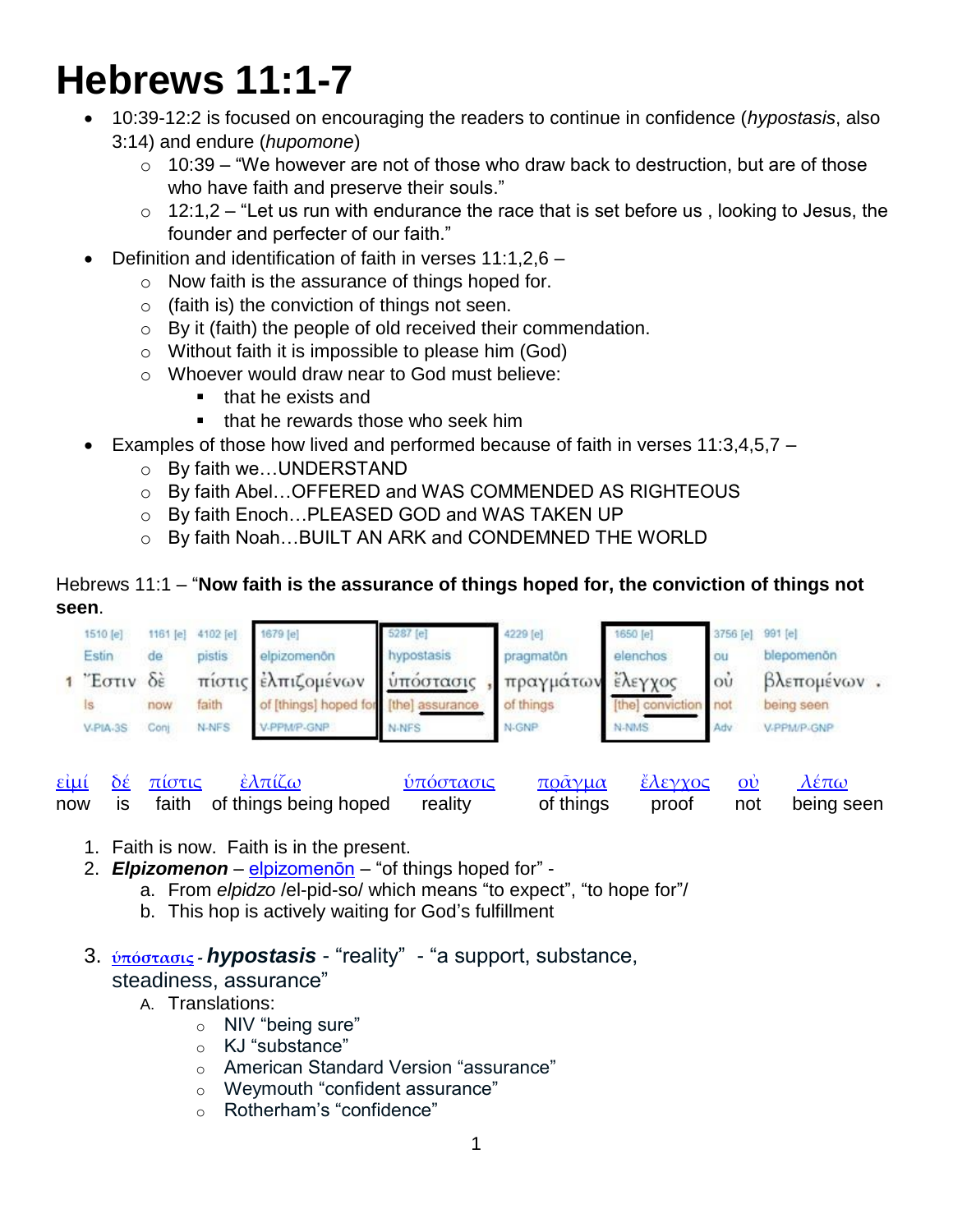- $\circ$  Berkley "faith forms a solid ground for what is hoped for"
- o Montgomery "title-deed"
- B. The Linguistic Key says:

"**Assurance" -** *hypostasis* - The word has a number of connotations and usages:

essence, reality, substance, foundation, or confidant assurance, hope or guarantee, attestation, as in documents that attest or provide evidence of ownership"

- C. This word "assurance" *hypostasis -* has been used twice in Hebrews:
	- $\circ$  1:3 where the Son is said to be the exact representation of God's *hupostasis* (translated: "being")
	- $\circ$  3:14 where the believers are told to hold firmly till the end the *hupostasis* (translated: "confidence")
- D. The meaning of this word can be objective or subjective:
	- o Objective (KJ, NEB) where it speaks of "substance" or "reality". This is the use of *hupostasis* in 1:3.
	- o Subjective (ERV RSV) where it speaks of "assurance" or "confidence". This is the use of *hupostasis* in 3:14. Read Paul in Romans 8:24 "hope that is seen is no hope at all."
- 4. **[ἔλεγχος](http://strongsnumbers.com/greek/1650.htm) -** *elenchos* means "evidence" "proof" "certain"
	- A. This word is found in ancient papyri of legal proofs of an accusation.
	- B. *elenchos* has the same two-fold meaning as the English word "conviction" such as is seen in the ideas in these two verses:
		- $\circ$  2 Tim. 3:16 where it is the conviction or refutation of error -*"All Scripture is God-breathed and is useful for teaching, rebuking, correcting and training in righteousness."*
		- o Here the word *elegchos* is used which means "a proof", "a test":

| 16    | 3956 [e]<br>pasa<br>πάσα<br>Every            | 1124 [e]<br>graphe<br>γραφή<br>Scripture [is] | 2315 [e]<br>theopneustos<br>θεόπνευστος και<br>God-breathed    | 2532 [e]<br>kai<br>and                        | 5624 [e]<br><b>öphelimos</b><br>ώφέλιμος<br>profitable | 4314 [e]<br>pros<br>προς<br>for                         | 1319 [e]<br>didaskalian<br>instruction             | διδασκαλίαν                                                     | 4314 [e]<br>pros<br>πρός<br>for |
|-------|----------------------------------------------|-----------------------------------------------|----------------------------------------------------------------|-----------------------------------------------|--------------------------------------------------------|---------------------------------------------------------|----------------------------------------------------|-----------------------------------------------------------------|---------------------------------|
|       | Adj-NFS                                      | N-NFS                                         | Adj-NFS                                                        | Conj                                          | Adj-NFS                                                | Prep                                                    | N-AFS                                              |                                                                 | Prep                            |
| N-AMS | 1650 [e]<br>elegmon<br>έλεγμόν<br>conviction | 4314 [e]<br>pros<br>трос<br>for<br>Prep       | 1882 [e]<br>epanorthosin<br>έπανόρθωσιν<br>correction<br>N-AFS | 4314 [e]<br>pros<br>προς<br>[and] for<br>Prep | 3809 [e]<br>paideian<br>παιδείαν<br>training<br>N-AFS  | 3588 [e]<br>tēn<br>$\overrightarrow{r}$<br>÷<br>Art-AFS | 1722 [e]<br>en<br>$\dot{\epsilon}$ v<br>in<br>Prep | 1343 [e]<br>dikaiosynē<br>δικαιοσύνη,<br>righteousness<br>N-DFS |                                 |

- o Also it means assurance, conviction or evidence as is the case with Moses in Hebrews 11:27 where Moses "saw him who is invisible" as in: "*By faith he left Egypt, not fearing the king's anger; he persevered because he saw him who is invisible*."
	- It is also a different word in the Greek text, but it captures the other idea of *elegmon* other than "conviction" but as "evidence"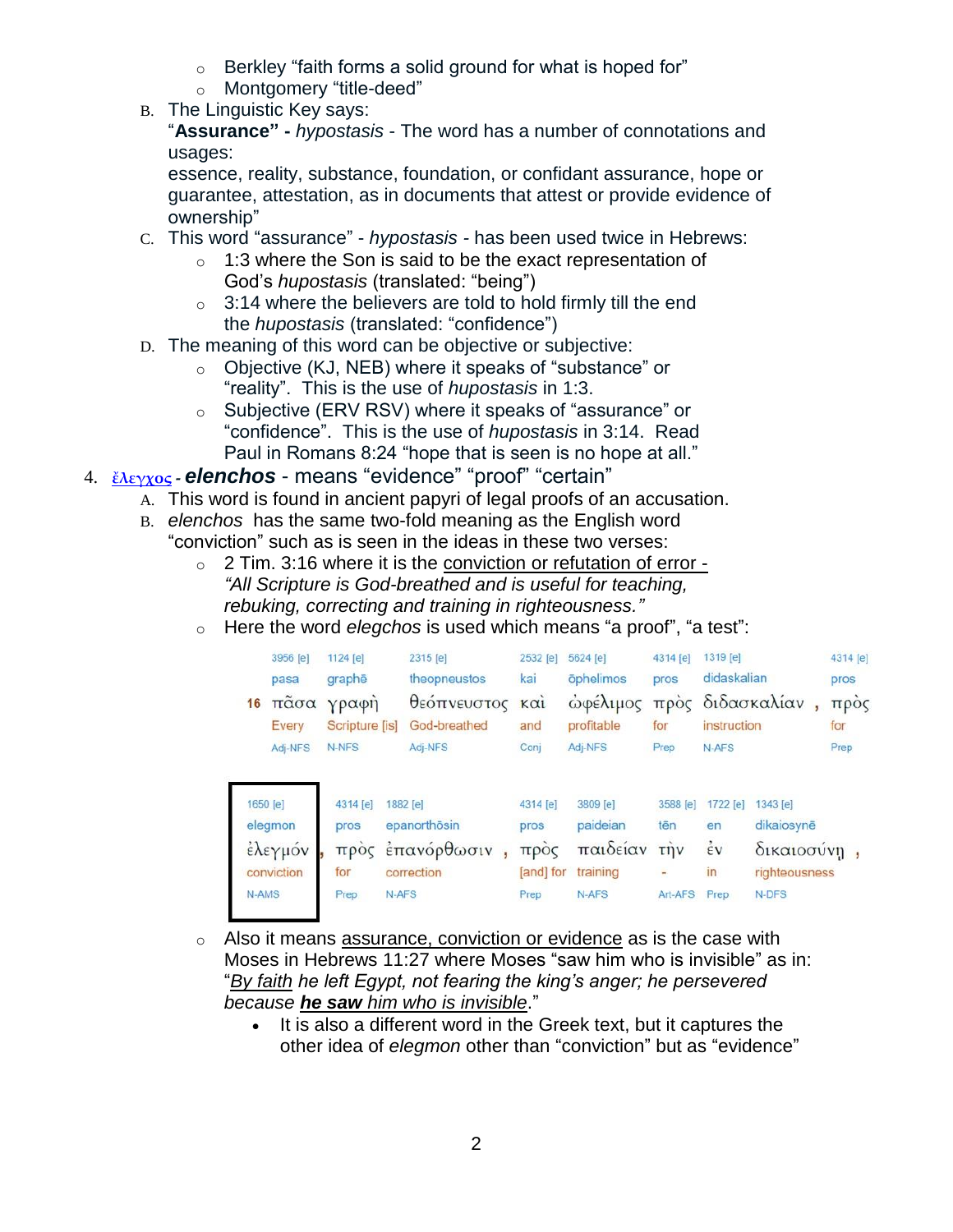| 27                                       | 4102 [e]<br>Pistei<br>By faith<br>N-DFS | 2641 [e]<br>katelipen<br>Πίστει κατέλιπεν Αίγυπτον<br>he left<br>$V-AIA-3S$ | 125 [e]<br>Aigypton<br>Egypt<br>N-AFS |                                                         | 3361 [e]<br>mē<br>$\mu \dot{\eta}$<br>not<br>Adv | 5399 [e]<br>phobētheis<br>φοβηθείς<br>having feared<br><b>V-APP-NMS</b> | 3588 [e]<br>ton<br>τòν<br>the<br>Art-AMS | 2372 [e]<br>thymon<br>θυμον<br>anger<br>N-AMS | 3588 [e]<br>tou<br>τοῦ<br>of the<br>Art-GMS | 935 [e]<br>basileõs<br>βασιλέως;<br>king<br>N-GMS |  |
|------------------------------------------|-----------------------------------------|-----------------------------------------------------------------------------|---------------------------------------|---------------------------------------------------------|--------------------------------------------------|-------------------------------------------------------------------------|------------------------------------------|-----------------------------------------------|---------------------------------------------|---------------------------------------------------|--|
| 3588 [e]<br>ton<br>τòν<br>the<br>Art-AMS | 1063 [e]<br>gar<br>Υάρ<br>for<br>Conj   | 517 [e]<br>aoraton<br>άόρατον<br>Invisible [One]<br>Adj-AMS                 | 5613 [e]<br>hōs<br>ώς<br>as<br>Adv    | 3708 [e]<br>horōn<br>όρῶν<br>seeing<br><b>V-PPA-NMS</b> |                                                  | 2594 [e]<br>ekarterësen<br>έκαρτέρησεν.<br>he persevered<br>$V-AIA-3S$  |                                          |                                               |                                             |                                                   |  |

**"do not see"** is used because the promises are:

- 1. Spiritual
- 2. Future

Faith is "conviction or proof of the things that are not seen"

- Faith has conviction, evidence or proof of what it is trusting in and what it is waiting for.
- Faith is a confidence that something in the future that is not yet seen or measurable that has been promised will "soon" manifest to be experienced and seen.
- Faith is confident trust in God as revealed in his Word.
- Faith trusts in God's unseen realities. (For example, the universe at one point was an unseen reality only known by God.)
- Faith is NOT blind.
- Faith is NOT contrary to Reality
- Faith is NOT a vague hope based only in your imagination
- Faith is NOT wishful thinking.
- Faith is NOT you wishing the world and situations would match your desires or baseless preconceived expectations.

#### 11:2 – "**For by it the people of old received their commendation**.

|                                                          |                                                                            | 1722 [e] 3778 [e]                | 1063 [e] 3140 [e] |                                                                       | 3588 [e] | $4245$ [e]            |
|----------------------------------------------------------|----------------------------------------------------------------------------|----------------------------------|-------------------|-----------------------------------------------------------------------|----------|-----------------------|
|                                                          | en                                                                         | tautē<br>gar                     |                   | emartyrēthēsan                                                        | hoi      | presbyteroi           |
|                                                          | $2 \epsilon v$                                                             |                                  |                   | ταύτη γὰρ ἐμαρτυρήθησαν οἱ                                            |          | πρεσβύτεροι.          |
|                                                          | In                                                                         | this                             | for               | were commended                                                        | the      | ancients              |
|                                                          | Prep                                                                       | DPro-DFS Conj                    |                   | V-AIP-3P                                                              | Art-NMP  | Adj-NMP               |
| $\underline{\mathbf{\dot{\varepsilon}}\mathbf{v}}$<br>by | $\frac{\tilde{\mathbf{C}} \tilde{\mathbf{C}}}{\tilde{\mathbf{C}}}$<br>this | $\frac{\gamma}{\alpha Q}$<br>for |                   | <u>μαρτυρέω</u><br>$\overline{\mathbf{0}}$<br>obtained witness<br>the |          | πρεσβύτερος<br>elders |

1. **"commended for"** or "obtained witness" is aorist indicative passive which means someone else testified to their faith. That someone else is God.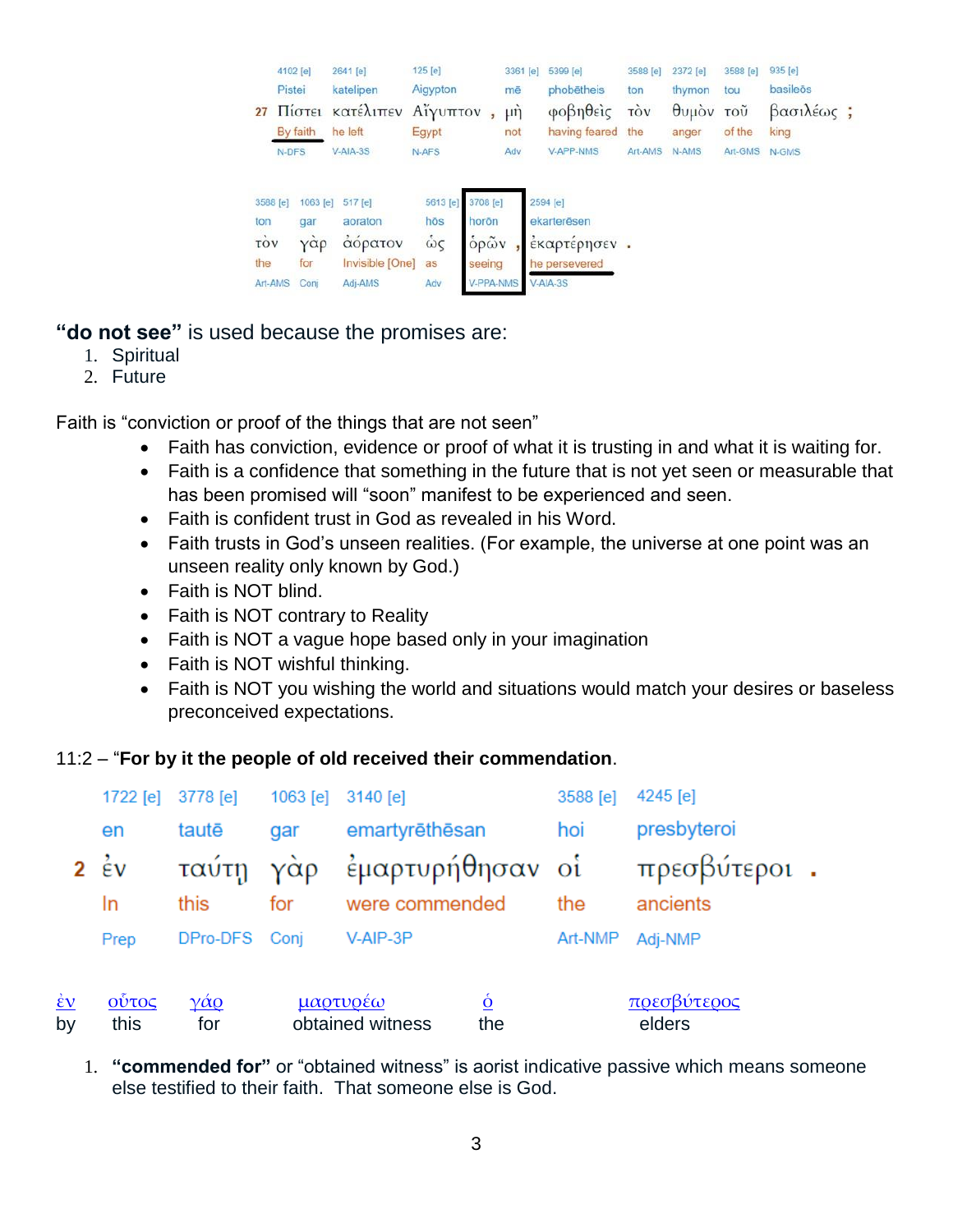- a. People with faith received commendation, or a good recommendation or a good testimony, from God.
- b. God provided a character witness for these people because of their faith. They believed what God said before they could see it.
- 2. **"elders"** is the list of names that follows in chapter 11.
- 3. The author is describing what faith looks like in the life of a believer.

## 11:3 – "**By faith we understand that the universe was created by the word of God, so that what is seen was not made out of things that are visible**.

|                                                              | 4102 [e]<br><b>Pistei</b><br>By faith<br>N-DFS        | 3539 [e]<br>nooumen<br>3 Πίστει νοούμεν<br>we understand<br>V-PIA-1P  | 2675 [e]<br>katērtisthai<br>κατηρτίσθαι<br>to have been formed<br>V-RNM/P                | 3588 [e]<br>tous<br>τοὺς<br>the | 165 [e]<br>aiōnas<br>αίῶνας ρήματι<br>universe<br>Art-AMP N-AMP | 4487 [e]<br>rhēmati<br>by [the] word<br><b>N-DNS</b> | 2316 [e]<br>Theou<br>Θεοῦ<br>of God<br>N-GMS | 1519 [e]<br>eis<br>$\epsilon$ $\epsilon$ $\epsilon$<br>so that<br>Prep | 3588 [e]<br>to<br>τò<br>which<br>Art-ANS Adv | 3361 [e]<br>mē<br>$\mu$ <sup>n</sup><br>not  | 1537 [e]<br>ek<br>$\dot{\epsilon}$ ĸ<br>from [things]<br>Prep | 5316 [e]<br>phainomenon<br>φαινομένων<br>being visible<br>V-PPM/P-GNP | to | 3588 [e]<br>τò<br>the things<br>Art-ANS |
|--------------------------------------------------------------|-------------------------------------------------------|-----------------------------------------------------------------------|------------------------------------------------------------------------------------------|---------------------------------|-----------------------------------------------------------------|------------------------------------------------------|----------------------------------------------|------------------------------------------------------------------------|----------------------------------------------|----------------------------------------------|---------------------------------------------------------------|-----------------------------------------------------------------------|----|-----------------------------------------|
| 991 [e]                                                      | blepomenon<br>βλεπόμενον<br>being seen<br>V-PPM/P-ANS | 1096 [e]<br>gegonenai<br>γεγονέναι.<br>have been made<br><b>V-RNA</b> |                                                                                          |                                 |                                                                 |                                                      |                                              |                                                                        |                                              |                                              |                                                               |                                                                       |    |                                         |
|                                                              | <u>πίστις</u><br>by faith                             | $ν$ οιέω<br>we understand                                             |                                                                                          |                                 | καταρτίζω                                                       | to have been adjusted                                | $\dot{\Omega}$<br>the                        | αἰών                                                                   | ages                                         | $\frac{\hat{\rho} \tilde{\eta}}{\mu \alpha}$ | word                                                          | <u>θεός</u><br>of God                                                 |    |                                         |
| $\frac{\epsilon \dot{\epsilon}}{\epsilon}$ <u>o</u><br>so as |                                                       | <u>иή</u><br>not                                                      | $\alpha$ <i>iv<math>\omega</math></i><br>$\frac{\dot{\epsilon} \kappa}{\epsilon}$<br>out | things appearing                |                                                                 | <u>Ò</u><br>the thing                                |                                              | <u>βλέπω</u><br>being seen                                             |                                              |                                              | <u>γίνομαι</u><br>to have become                              |                                                                       |    |                                         |

- 1. To understand anything about faith and reality we must understand that it all began when God spoke. Everything that is seen comes from the unseen.
	- a. This is *ex nihilo* (Latin for "from nothing") which is the doctrine that God made things out of nothing other than his will and his word.
	- b. The Greek/Roman cosmology (the science of the origin and development of the universe) of 63 AD taught that matter existed eternally. And, the gods organized the visible universe out of some kind of visible, preexisting matter.
	- c. Verses that support Hebrews 11:3 are:
		- i. Genesis 1:1 "In the beginning God created the heavens and the earth."
		- ii. Psalm 33:6, 9 –"By the word of the LORD the heavens were made,
		- their starry host by the breath of his mouth….For he spoke, and it came to be; iii. he commanded, and it stood firm.
		- iv. Psalm 90:2 "Before the mountains were born or you brought forth the whole world, from everlasting to everlasting you are God.
		- v. John 1:3 "Through him all things were made; without him nothing was made that has been made.
		- vi. Acts 14:15 "Friends, why are you doing this? We too are only human, like you. We are bringing you good news, telling you to turn from these worthless things to the living God, who made the heavens and the earth and the sea and everything in them."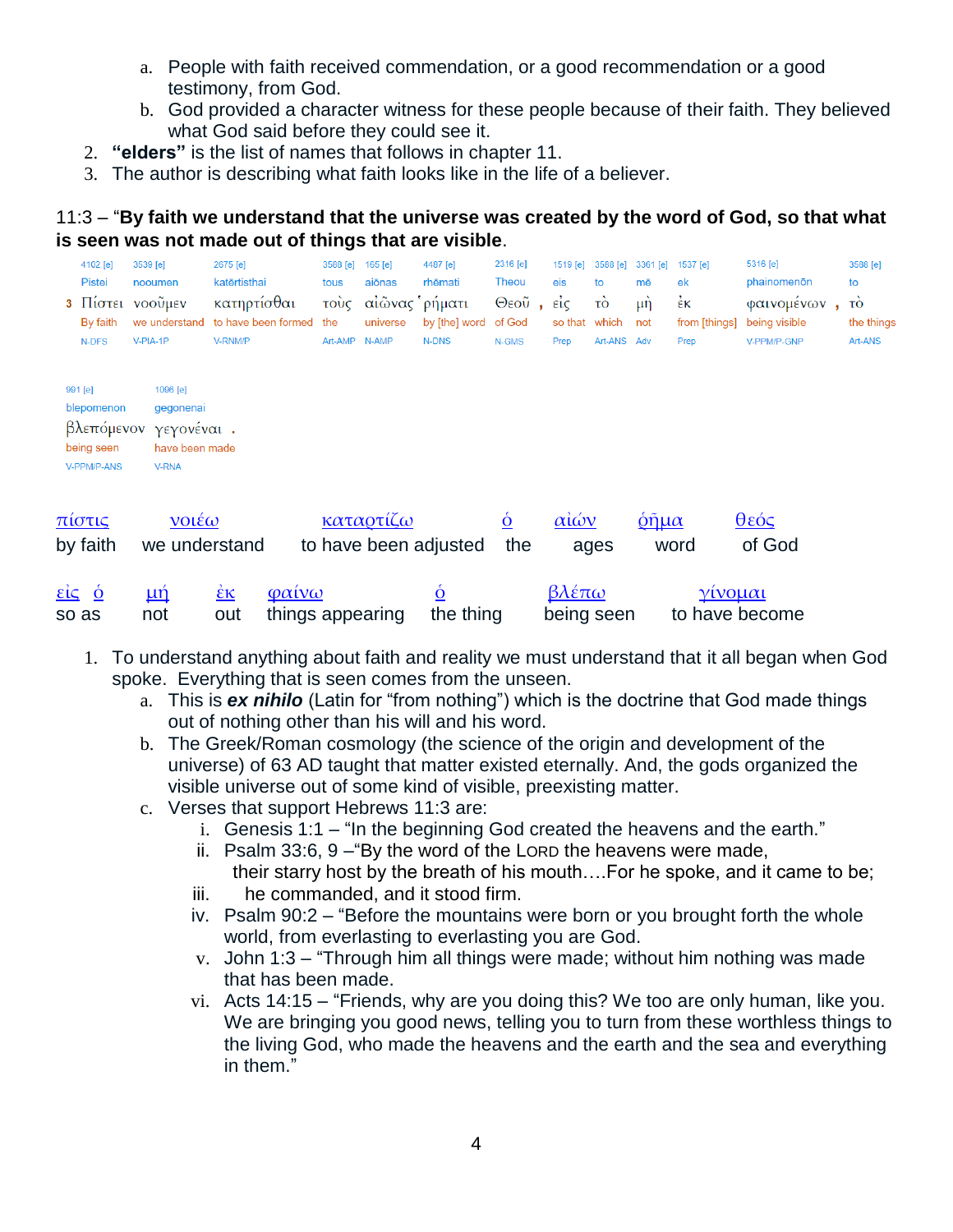- vii. Romans 4:17 "As it is written: "I have made you a father of many nations."[a] He is our father in the sight of God, in whom he believed—the God who gives life to the dead and calls into being things that were not."
- viii. Colossians 1:16 "For by him all things were created, in heaven and on earth, visible and invisible, whether thrones or dominions or rulers or authorities—all things were created through him and for him."
- 2. Faith is the doorway into reality. Faith is not fantasy, but confidence in the truth. In this case the truth comes to us in the forms of promises or the word of God
- 3. **[νοιέω](http://strongsnumbers.com/greek/3539.htm) "understand"** expresses a mental perception and not a sensuous perception.
- 4. **[καταρτίζω](http://strongsnumbers.com/greek/2675.htm) "was formed"** or "to have been adjusted" speaks of the creation and its vast variety and its unity. The tense of the word indicates this is still seen in creation.
- 5. **[αἰών](http://strongsnumbers.com/greek/165.htm) "ages"** speaks of Time and Space
- 6. **[ῥῆμα](http://strongsnumbers.com/greek/4487.htm) "Rhema**" or "word" "utterance" is the spoken word and is not *logos*
- 7. Romans 1:20 Paul says we can perceive or understand the invisible through having seen the visible:

"For since the creation of the world God's invisible qualities—his eternal power and divine nature—have been clearly seen, being understood from what has been made, so that people are without excuse."

#### 11:4 – "**By faith Abel offered to God a more acceptable sacrifice than Cain, through which he was commended as righteous, God commending him by accepting his gifts. And through his faith, though he died, he still speaks**.

| 4102 [e]<br><b>Pistei</b><br>$4 \text{ N}$ <sub>10</sub><br>By faith<br>N-DFS | 4119 [e]<br>pleiona<br>πλείονα<br>Adj-AFS-C | a more excellent                                         | 2378 [e]<br>thysian<br>θυσίαν<br>sacrifice<br>N-AFS |                                                      | 6[e]<br>Habel<br>Abel<br><b>N-NMS</b> | 3844 [e]<br>para<br>than<br>Prep        | 2535 [e]<br>Kain<br>Cain<br>N-AMS                            | 4374 [e]<br>prosēnenken<br>Άβελ παρὰ Κάϊν προσήνεγκεν τῷ<br>offered<br>$V-AIA-3S$ |                                       | 3588 [e]<br>tō<br>Art-DMS                                  | 2316 [e]<br>Theō<br>$Θ$ εῷ,<br>to God<br><b>N-DMS</b> | 1223 [e]<br>di'<br>$\delta v$<br>through<br>Prep        | 3739 [e]<br>hēs<br>$\tilde{\mathfrak{h}}_{\mathsf{S}}$<br>which<br>RelPro-GFS | 3140 [e]<br>emartyrēthē<br>V-AIP-3S                      | έμαρτυρήθη είναι<br>he was testified                  | 1510 [e]<br>einai<br>to be<br><b>V-PNA</b> | 1342 [e]<br>dikaios<br>δίκαιος,<br>righteous<br>Adi-NMS |
|-------------------------------------------------------------------------------|---------------------------------------------|----------------------------------------------------------|-----------------------------------------------------|------------------------------------------------------|---------------------------------------|-----------------------------------------|--------------------------------------------------------------|-----------------------------------------------------------------------------------|---------------------------------------|------------------------------------------------------------|-------------------------------------------------------|---------------------------------------------------------|-------------------------------------------------------------------------------|----------------------------------------------------------|-------------------------------------------------------|--------------------------------------------|---------------------------------------------------------|
| 3140 [e]<br>martyrountos<br>μαρτυροῦντος<br>bearing witness<br>V-PPA-GMS      |                                             | 1909 [e]<br>epi<br>$\epsilon$ <sup>n</sup><br>to<br>Prep | 3588 [e]<br>tois<br>τοῖς<br>the<br>Art-DNP          | 1435 [e]<br>dōrois<br>δώροις αυτοῦ<br>gifts<br>N-DNP |                                       | 846 [e]<br>autou<br>of him<br>PPro-GM3S | 3588 [e]<br>tou<br>$\overline{\mathrm{TOU}}$<br>٠<br>Art-GMS | 2316 [e]<br><b>Theou</b><br>$\Theta$ εοῦ;<br>God<br>N-GMS                         | 2532 [e]<br>kai<br>καὶ<br>and<br>Conj | 1223 [e]<br>di<br>$\delta$ <sup>'</sup><br>through<br>Prep | 846 [e]<br>autēs<br>αὐτῆς,<br>it<br>PPro-GF3S         | 599 [e]<br>apothanon<br>having died<br><b>V-APA-NMS</b> | άποθανὼν,                                                                     | 2089 [e]<br>eti<br>$\check{\epsilon}$ ti<br>still<br>Adv | 2980 [e]<br>lalei<br>λαλεΐ.<br>he speaks<br>V-PIA-3S  |                                            |                                                         |
| <u>πίστις</u><br>By faith                                                     |                                             | <u>πλείων</u><br>a greater (a better)                    |                                                     |                                                      |                                       | <u>θυσία</u><br>sacrifice               |                                                              | <u>Άβελ</u><br>Abel                                                               |                                       | παρά<br>than                                               |                                                       | Κάϊν<br>Cain                                            |                                                                               | <u>προσφέρω</u><br>offered                               |                                                       | $\dot{\mathbf{Q}}$                         |                                                         |
| θεός<br>to God                                                                | $\delta$ ιά                                 | through                                                  | $\underline{\bullet}$                               | which                                                |                                       | <u>μαρτυρέω</u>                         |                                                              | he obtained witness                                                               | $\epsilon$ ίμί<br>to be               |                                                            | $\delta$ ίκαιος<br>just                               |                                                         |                                                                               | <u>μαρτυρέω</u><br>witnessing                            |                                                       |                                            |                                                         |
| <u>ἐπί</u><br>$\dot{\underline{o}}$<br>the<br>over                            |                                             | $\delta\tilde{\omega}$ <i>pov</i><br>gifts               |                                                     | <u>αὐτός</u><br>of him                               |                                       | $\underline{\dot{\mathbf{0}}}$          |                                                              | <u>θεός</u><br>God                                                                | $k\alpha i$<br>and                    | $\underline{\delta \iota \alpha}$<br>through               | <u>αὐτός</u><br>it                                    |                                                         | <u>άποθνήσκω</u><br>having died                                               |                                                          | $\frac{\check{\epsilon}\tau\iota}{\epsilon}$<br>still | <u>λαλέω</u><br>speaks                     |                                                         |

11:5 – "**By faith Enoch was taken up so that he should not see death, and he was not found, because God had taken him. Now before he was taken he was commended as having pleased God**.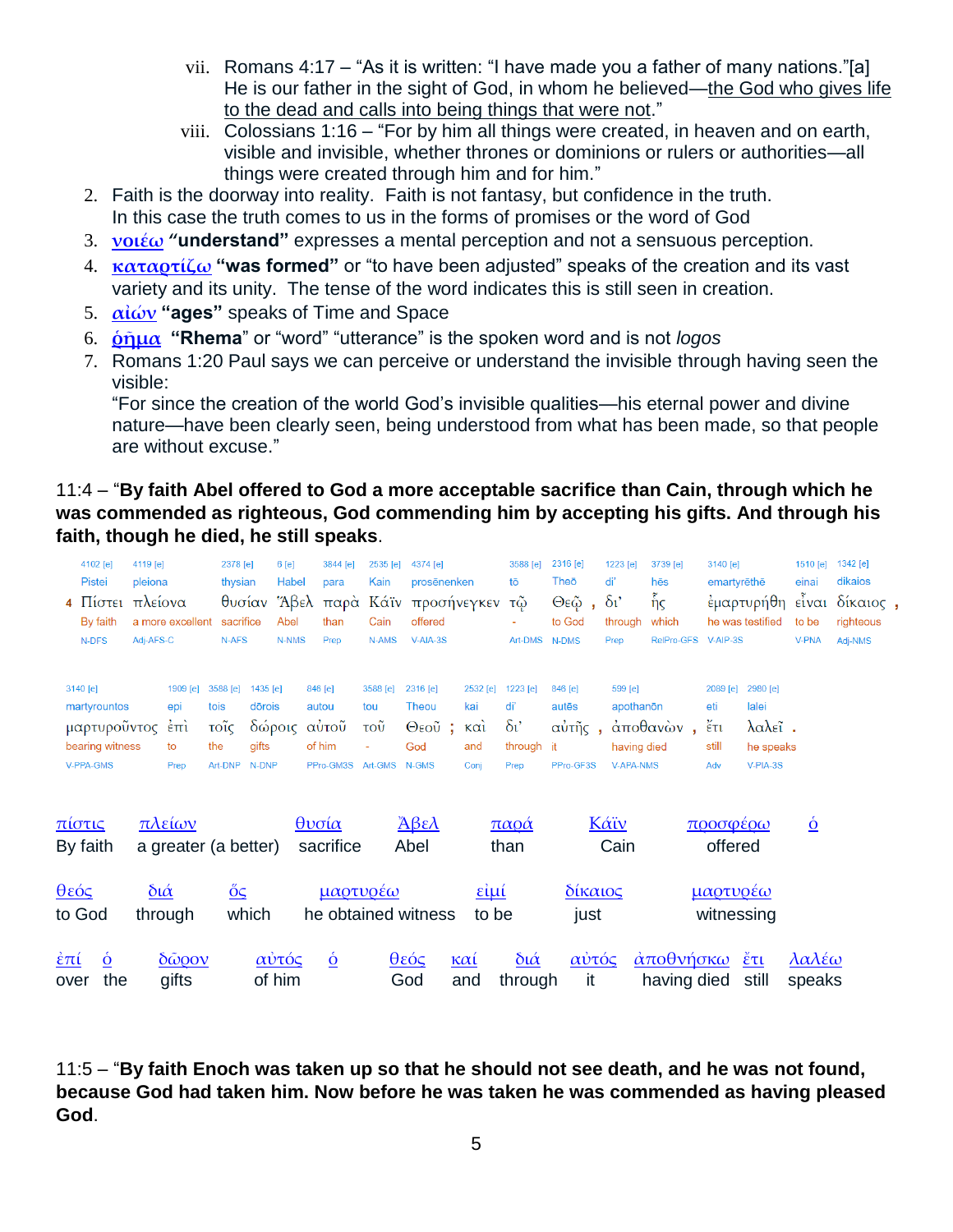|                | 4102 [e]          |              | $1802$ [e] | 3346 [e]      |                              |                           | 3588 [e] | 3361 [e]                       | 3708 [e] 2288 [e] |                   |                                | 2532 [e] | 3756 [e] 2147 [e] |              |                 | 1360 [e]                                     | 3346 [e]                | 846 [e]       |
|----------------|-------------------|--------------|------------|---------------|------------------------------|---------------------------|----------|--------------------------------|-------------------|-------------------|--------------------------------|----------|-------------------|--------------|-----------------|----------------------------------------------|-------------------------|---------------|
|                | Pistei            |              | Henōch     |               | metetethe                    | tou                       |          | mē                             | idein             |                   | thanaton                       | kai      | ouch              | hēurisketo   |                 | dioti                                        | metethēken              | auton         |
| $5^{\circ}$    |                   |              |            |               | Πίστει Ένὼχ μετετέθη,        | $\overline{\mathrm{TOU}}$ |          | μή                             |                   |                   | ίδεῖν θάνατον; καὶ             |          | $oν$ χ            | ηυρίσκετο,   |                 | διότι                                        | μετέθηκεν αυτόν         |               |
|                | By faith          |              | Enoch      |               | was translated               | $\bar{\phantom{a}}$       |          | not                            | to see            |                   | death                          | and      | not               | was he found |                 | because                                      | had taken up            | him           |
|                | N-DFS             |              | N-NMS      | $V-AIP-3S$    |                              |                           | Art-GNS  | Adv                            | V-ANA             |                   | N-AMS                          | Conj     | Adv               | V-IIM/P-3S   |                 | Conj                                         | $V-AIA-3S$              | PPro-AM3S     |
|                |                   |              |            |               |                              |                           |          |                                |                   |                   |                                |          |                   |              |                 |                                              |                         |               |
|                | 3588 [e]          | 2316 [e]     |            | 4253 [e]      | 1063 [e]                     | 3588 [e]                  |          | 3331 [e]                       |                   |                   | 3140 [e]                       |          | 2100 [e]          |              | 3588 [e]        | 2316 [e]                                     |                         |               |
| ho             |                   | <b>Theos</b> |            | pro           | gar                          | tēs                       |          | metatheseōs                    |                   |                   | memartyrētai                   |          | euarestēkenai     |              | tō              | Theō                                         |                         |               |
| $\dot{\delta}$ |                   | $θ$ εός.     |            | $\pi \rho$ o  | $\gamma \dot{\alpha} \rho$   | τῆς                       |          |                                |                   |                   | μεταθέσεως, μεμαρτύρηται       |          | εύαρεστηκέναι τῷ  |              |                 | $Θ$ εῷ.                                      |                         |               |
|                |                   | God          |            | <b>Before</b> | for                          | the                       |          | translation                    |                   |                   | he was commended               |          | to have pleased   |              |                 | God                                          |                         |               |
|                | Art-NMS           | <b>N-NMS</b> |            | Prep          | Conj                         | Art-GFS N-GFS             |          |                                |                   |                   | V-RIM/P-3S                     |          | <b>V-RNA</b>      |              |                 | Art-DMS N-DMS                                |                         |               |
|                |                   |              |            |               |                              |                           |          |                                |                   |                   |                                |          |                   |              |                 |                                              |                         |               |
|                |                   |              |            |               |                              |                           |          |                                |                   |                   |                                |          |                   |              |                 |                                              |                         |               |
| πίστις         |                   |              | $E$ νώχ    |               | <u>μετατίθημι</u>            |                           |          | $\underline{\dot{\mathbf{0}}}$ |                   | $\mu \eta$        | $\dot{\Omega}$ $\alpha \omega$ |          | θάνατος           |              | $k\alpha i$     | $\overline{\mathbf{0}}\overline{\mathbf{0}}$ | εύρίσκω                 | $\delta$ ιότι |
|                | by faith          |              | Enoch      |               | was removed                  |                           |          |                                |                   | not               | to see                         |          | death             |              | and             | not                                          | was                     |               |
|                | found because     |              |            |               |                              |                           |          |                                |                   |                   |                                |          |                   |              |                 |                                              |                         |               |
|                |                   |              |            |               |                              |                           |          |                                |                   |                   |                                |          |                   |              |                 |                                              |                         |               |
|                | <u>μετατίθημι</u> |              |            | <u>αὐτός</u>  | $\dot{\mathbf{Q}}$           |                           | $θ$ εός  | $\pi$ oó                       |                   | $\gamma \alpha_0$ | $\dot{\mathbf{Q}}$             |          | <u>μετάθεσις</u>  |              | <u>μαρτυρέω</u> |                                              |                         |               |
|                | removed           |              |            | him           |                              |                           | God      | before                         |                   | for               |                                | removal  |                   |              |                 |                                              | he has obtained witness |               |
|                |                   |              |            |               |                              |                           |          |                                |                   |                   |                                |          |                   |              |                 |                                              |                         |               |
|                | εύαρεστέω         |              |            |               |                              |                           |          | $\underline{\dot{\mathbf{0}}}$ | <u>θεός</u>       |                   |                                |          |                   |              |                 |                                              |                         |               |
|                |                   |              |            |               | to having been well pleasing |                           |          |                                | to God            |                   |                                |          |                   |              |                 |                                              |                         |               |

## 11:6 – "**And without faith it is impossible to please him, for whoever would draw near to God must believe that he exists and that he rewards those who seek him**.

|                                                              | 5565 [e]<br>chōris<br><b>6</b> χωρίς δέ<br>Without<br>Prep | 1161 $[e]$<br>de<br>now<br>Conj                | 4102 [e]<br>pisteos<br>πίστεως,<br>faith<br>N-GFS                      | 102 [e]<br>Adj-NNS                                         | adynaton<br>αδύνατον<br>[it is] impossible      | 2100 [e]<br>euarestēsai<br>εύαρεστῆσαι.<br>to please [Him]<br><b>V-ANA</b> | 4100 [e]<br>pisteusai<br>πιστεὖσαι<br>To believe<br><b>V-ANA</b> | gar<br>γάρ<br>for<br>Conj                                        | 1063 [e] 1163 [e]<br>dei<br>$\delta \tilde{\epsilon}$<br>it behooves<br>V-PIA-3S | 3588 [e]<br>ton<br>$\vec{cov}$<br>the one<br>Art-AMS | 4334 [e]<br>proserchomenon<br>προσερχόμενον<br>drawing near<br>V-PPM/P-AMS | 3588 [e]<br>tō<br>τῷ<br>Art-DMS |
|--------------------------------------------------------------|------------------------------------------------------------|------------------------------------------------|------------------------------------------------------------------------|------------------------------------------------------------|-------------------------------------------------|----------------------------------------------------------------------------|------------------------------------------------------------------|------------------------------------------------------------------|----------------------------------------------------------------------------------|------------------------------------------------------|----------------------------------------------------------------------------|---------------------------------|
|                                                              | 2316 [e]<br>Theo<br>Θεῷ<br>to God<br>N-DMS                 | 3754 [e]<br>hoti<br>$0$ $\tau$<br>that<br>Conj | 1510 [e]<br>estin<br>$\check{\epsilon}$ στιν,<br>He exists<br>V-PIA-3S | 2532 [e]<br>kai<br>$\kappa$ $\alpha$<br>and [that]<br>Conj | 3588 [e]<br>tois<br>τοΐς<br>to those<br>Art-DMP | 1567 [e]<br>ekzētousin<br>έκζητοῦσιν<br>earnestly seeking out<br>V-PPA-DMP | 846 [e]<br>auton<br>αὐτὸν,<br>Him<br>PPro-AM3S                   | 3406 [e]<br>misthapodotēs<br>μισθαποδότης<br>a rewarder<br>N-NMS | 1096 [e]<br>ginetai                                                              | γίνεται.<br>He becomes<br>V-PIM/P-3S                 |                                                                            |                                 |
|                                                              | $\chi \omega$ ρίς<br>without                               | $\delta \hat{\epsilon}$<br>but                 | πίστις<br>faith                                                        | αδύνατος<br>impossible                                     |                                                 | εύαρεστέω<br>well pleasing                                                 | πιστεύω<br>to believe                                            | $\gamma \alpha_0$<br>for                                         | $\delta \tilde{\epsilon}$<br>it                                                  | $\underline{\dot{\Omega}}$                           | <u>προσέρχομαι</u><br>the approaching                                      |                                 |
| $\frac{\theta \varepsilon \phi \varsigma}{\sigma}$<br>to God |                                                            | $\frac{6\pi}{}$<br>that                        | $\frac{\mathbf{g}^2}{\mathbf{g}}$<br>he is                             | <u>καί</u><br>and                                          | $\underline{\acute{o}}$<br>the                  | <u>έκζητέω</u><br>seeking out                                              | <u>αὐτός</u><br>him                                              | a rewarder                                                       | μισθαποδότης                                                                     |                                                      | γίνομαι<br>becomes                                                         |                                 |